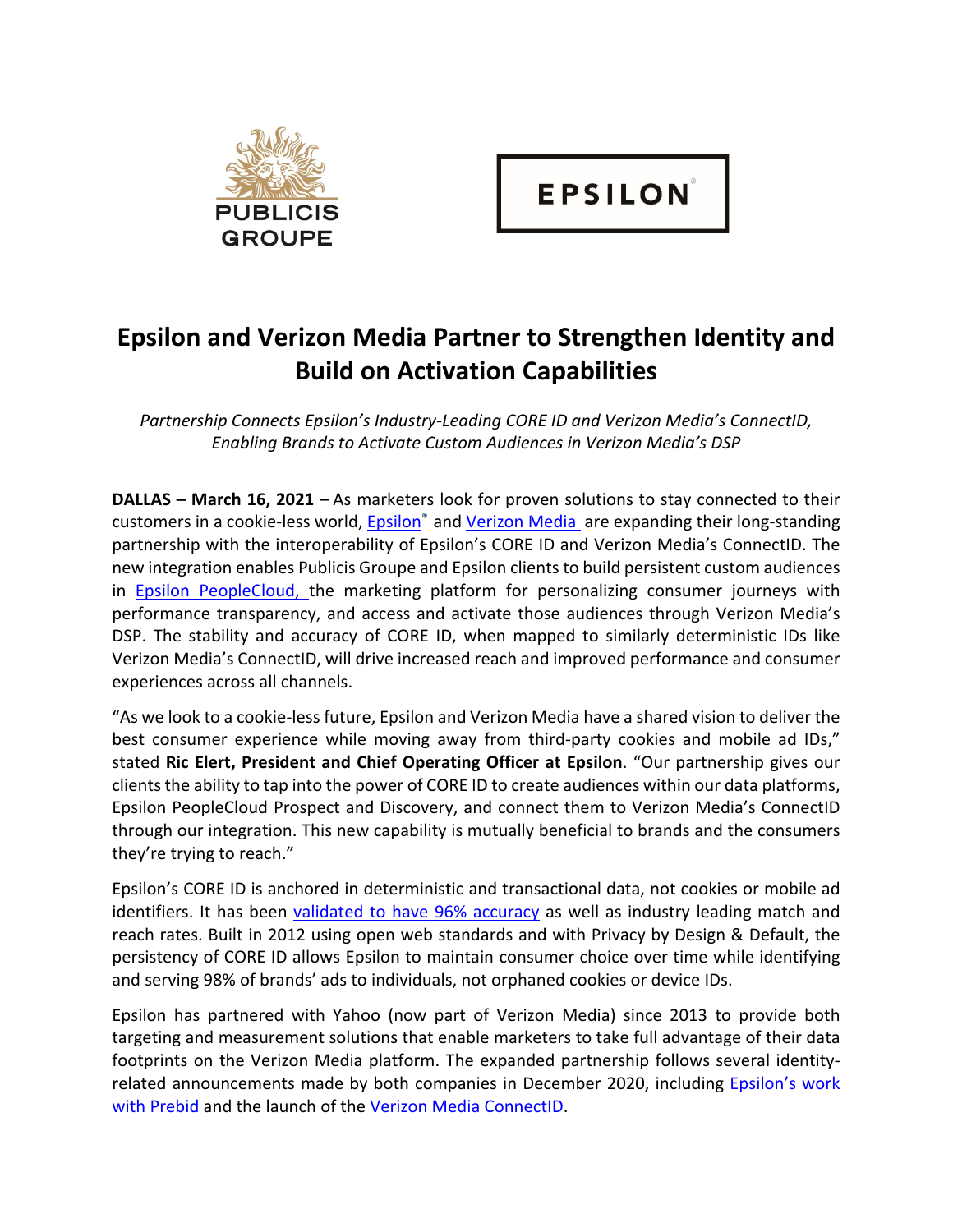"The Verizon Media ConnectID is built on our consumer-first values and market-leading advertising technologies," said **Iván Markman, Chief Business Officer, Verizon Media**. "It is designed to support advertisers, publishers and consumers as the digital landscape continues to move away from cookies. We're proud to be partnering with Epsilon and to be integrating further with the company to provide enhanced targeting solutions for advertisers."

Epsilon and Verizon Media's new integration comes at a time when marketers have a bleak outlook regarding the elimination of third-party cookies and mobile ad identifiers. Epsilon's study of more than 250 mid-to-large enterprise marketers, conducted in partnership with global research firm Phronesis Partners Inc., found that 67% of respondents have negative feelings about the changes and nearly half (44%) are disappointed with the plans.

"We're working hard to make sure that our powerful identity, data and AI capabilities can be activated with the right partners, helping alleviate marketers' concerns as third-party cookies are eliminated while delivering better, personalized experiences for consumers," **added Elert**. "Today, our clients can activate their custom audiences across the massive consumer reach and targeting scale that only Verizon Media can offer."

## **About Epsilon**

Epsilon is the leader in outcome-based marketing. We enable marketing that's built on proof, not promises<sup>™</sup>. Through Epsilon PeopleCloud, the marketing platform for personalizing consumer journeys with performance transparency, Epsilon helps marketers anticipate, activate and prove measurable business outcomes. Powered by CORE ID® , the most accurate and stable identity management platform representing 200+ million people, Epsilon's award-winning data and technology is rooted in privacy by design and underpinned by powerful AI. With more than 50 years of experience in personalization and performance working with the world's top brands, agencies and publishers, Epsilon is a trusted partner leading CRM, digital media, loyalty and email programs. Positioned at the core of Publicis Groupe, Epsilon is a global company with over 8,000 employees in over 40 offices around the world. For more information, visit epsilon.com. Follow us on Twitter at @EpsilonMktg.

## **About Verizon Media**

Verizon Media, a division of Verizon Communications, Inc., houses a trusted media ecosystem of premium brands like Yahoo, TechCrunch and Engadget to help people stay informed and entertained, communicate and transact, while creating new ways for advertisers and media partners to connect. From XR experiences to advertising and content technology, Verizon Media is an incubator of innovation and is revolutionizing the next generation of content creation in a 5G world.